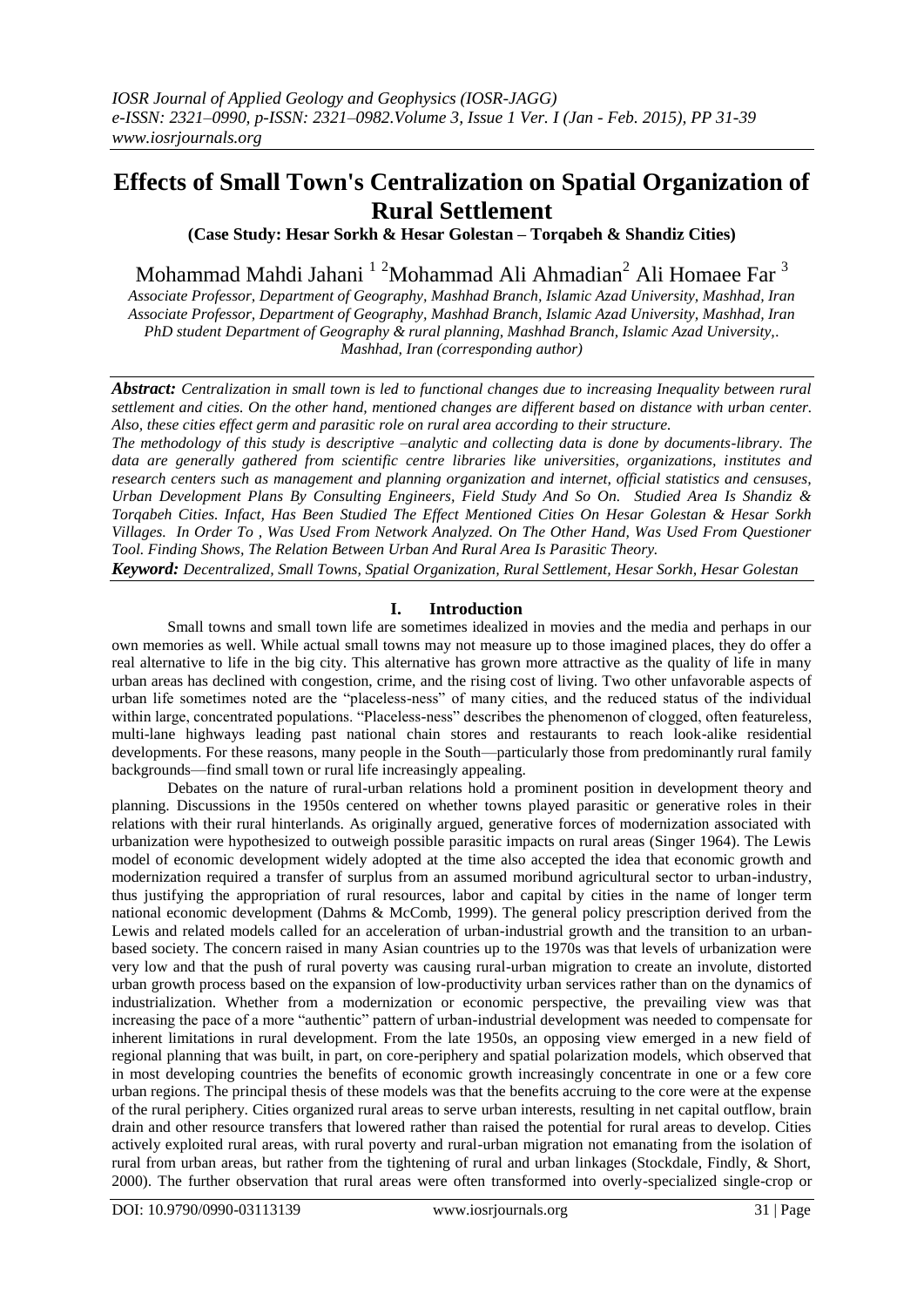natural resource economies to serve urban-based corporate interest fit into the parallel emergence of dependency (Giordani & Ruta, 2011).

In "Satiran" report of republic Islamic Iran, the indicator of selecting of small town is 5000 – 25000 people (Haris & Tanaka, 2002). The researchers haven't believed about small town boundary. So they have problem (Owusu, 2005:19).

# **2.1 Spatial organization factors**

# **II. Research Literature**

Organization is discipline between factors of set. The components of spatial organization are:

- Nods: villages, industrial area and etc
- Networks: roads, gas or power lines
- Zones: rivers, jungles, seas, desert

There is thus a need for a new paradigm of spatial development for policy formulation. Such a paradigm would have to overcome a number of major obstacles, including the dichotomization of planning into rural and urban planning bureaus that promote rivalry rather than collaboration and administrative divisions that separate cities from their hinterlands in planning and management at local levels. In addition, mechanistic models of spatial and development processes, most of which focus on urban nodes rather than rural regions, need to be put aside in favor of efforts to include local variations in rural-urban linkages in identifying components of a national spatial system.

By way of exploring how a new paradigm of rural regional development can be constructed from local level research on rural-urban contrast the growth pole concept with an alternative regional network (cluster) concept, the latter of which incorporates rural and village structures with rural-urban linkages and flows. shows, first, that whereas growth poles have been single-mindedly focused on urban-based manufacturing as the leading sector for regional development, a regional network approach recognizes the multispectral nature of local level development in rural region and acknowledges the role of regional resource endowments and already existing activities rather than limiting the prospects for local development to inducements to decentralize footloose industries from core regions. Building networks allows for a variety of sources of economic growth and does not assume that each will be urban based. Bulk-losing processing and agro-industry, for example, may be more efficiently located near the fields or along major transport routes, including waterways, rather than in cities or towns (mike Douglass, 1998: 2).

#### **2.2 Rondinelli theory**

Decentralization embraces a variety of concepts, the feasibility of which must be carefully analyzed in any particular country before pursuing decentralization policies. Rondinelli and Nellis define decentralization from an administrative perspective as 'the transfer of responsibility for planning, management, and the raising and allocation of resources from the central government and its agencies to field units of government agencies, subordinate units or levels of government, semi-autonomous public authorities or corporations, area-wide, regional or functional authorities, or nongovernmental private or voluntary organizations'. Decentralization also can be defined as a situation in which public goods and services are provided primarily through the revealed preferences of individuals by market mechanisms. Public choice theorists contend that, under conditions of reasonably free choice, the provision of some public goods is more economically efficient when a large number of local institutions are involved than when only the central government is the provider (Ostrom et al., 1961; Buchanan and Tullock, 1962). A large number of providers offer citi**zens** more options and choices. These options can be packaged as different ‗market baskets' of goods and services that meet the needs of different groups of users. In more advanced economies people can select among local areas providing different combinations of services and facilities by moving to communities with the combination they desire (Tiebout, 1956; Olson, 1965; Ostrom and Ostrom, 1977).

#### **2.3 Regional network approach**

Mike Douglass has been studied the role of town in rural area. Figure 1 shows the relation between city and village .In view of the limitations of growth centers and urban functions in rural development approaches discussed above, rethinking the role of cities in rural regional development raises the question of how to bring rural and urban development potentials and complementarities together in the planning process. A point of departure for addressing this question is to recognize that the functions and roles played by cities in most rural areas are outcomes of interdependencies that have no one-way urban-to-rural causality. Rather, ruralurban relations need to be seen as being mutually reinforcing. These relationships are summarized in figure 1, which shows that for every role of a city, there is a necessary role to be played by its hinterland. As the table indicates, towns in rural regions act as higher-level market centers of agricultural and rural commodities for both regional and extra-regional sales and distribution. Since the town-centered marketing functions cannot exist without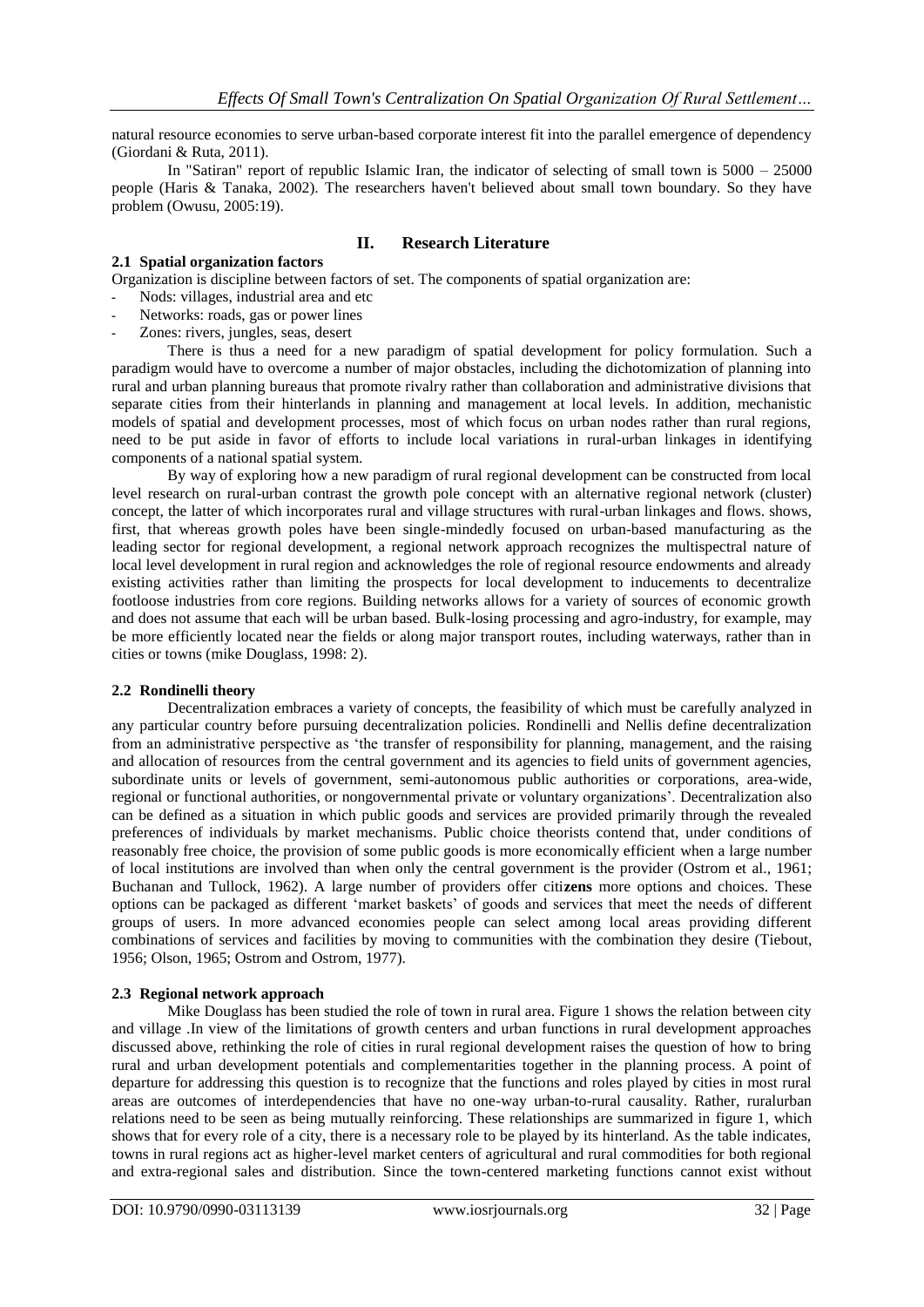significant levels of marketable surpluses being produced in rural areas, it follows that town and countryside are mutually dependent. To expand production rural producers need marketing networks provided by towns and the urban system; but without continued expansion of agriculture and agro-based processing activities, rural towns cannot be expected to grow. Similarly, intensification of agriculture will necessitate the appearance of shops in towns to supply increasingly sophisticated inputs and repair facilities that a single village cannot economically sustain. Continuing down the list of relationships in Table 1, a major source of growth of rural towns is increasing demand for non-agricultural commodities for rural household consumption. Research has identified this as the single most important factor for the growth of rural towns (Gibb, 1986; Somluckrat, 1990). As in the other relations, the ability of towns to act as consumer convenience centers rests on increasing rural prosperity and rising real incomes not just for a few farmers, but for the majority of rural households.



**Figure 1 : relation between urban and rural area**

Mike douglass studied feature regional network paradigm . they are :

The contrasts between the growth pole and regional cluster paradigms are schematically shown in table 1. The network concept is based on three principal considerations. First, variations in rural-urban linkages are great even among in the hinterland of the same principal town; a clustering villages and towns into a regional unit of development can therefore take advantage of the diversity as well as complementarities among various centers and between each center and its immediate hinterland within a given region. It does not rely on a single center to lead regional growth. Relations among centers are more horizontal, complementary and reciprocal.

Second, such clusters already exist, even if in a rudimentary form. Interaction among villages and towns, rather than being confined to dyadic relationships between village-town pairs, form localized networks with varying degrees of intensity across the region and beyond. Such clusters can be identified and demarcated in the initial instance by using existing flows of goods and people among settlements. In the case of Indonesia, for example, regional networks were identified by using data showing the frequency of bus, truck and automobile movements among settlements (Douglass 1984). The third consideration is that a cluster of well connected and highly interactive rural and urban settlements may be better able than a single growth pole to provide a level of agglomeration and economic diversity to act as an antipode to the growth of core metropolitan regions. Given the reduction of time distances among settlements made possible by modern transportation and communications systems, somewhat dispersed towns and villages can be linked together to form an effective range of daily interaction that would have been impossible in most rural regions only a decade or two ago. A more robust regional economy covering a wider spatial scale than a single town and its hinterland and offering a wider array of economic activities can also more readily weather the vagaries of external price shocks and shifts in demand and resources. Greater potential would also exist to capture upstream and downstream linkages and multiplier effects in the region.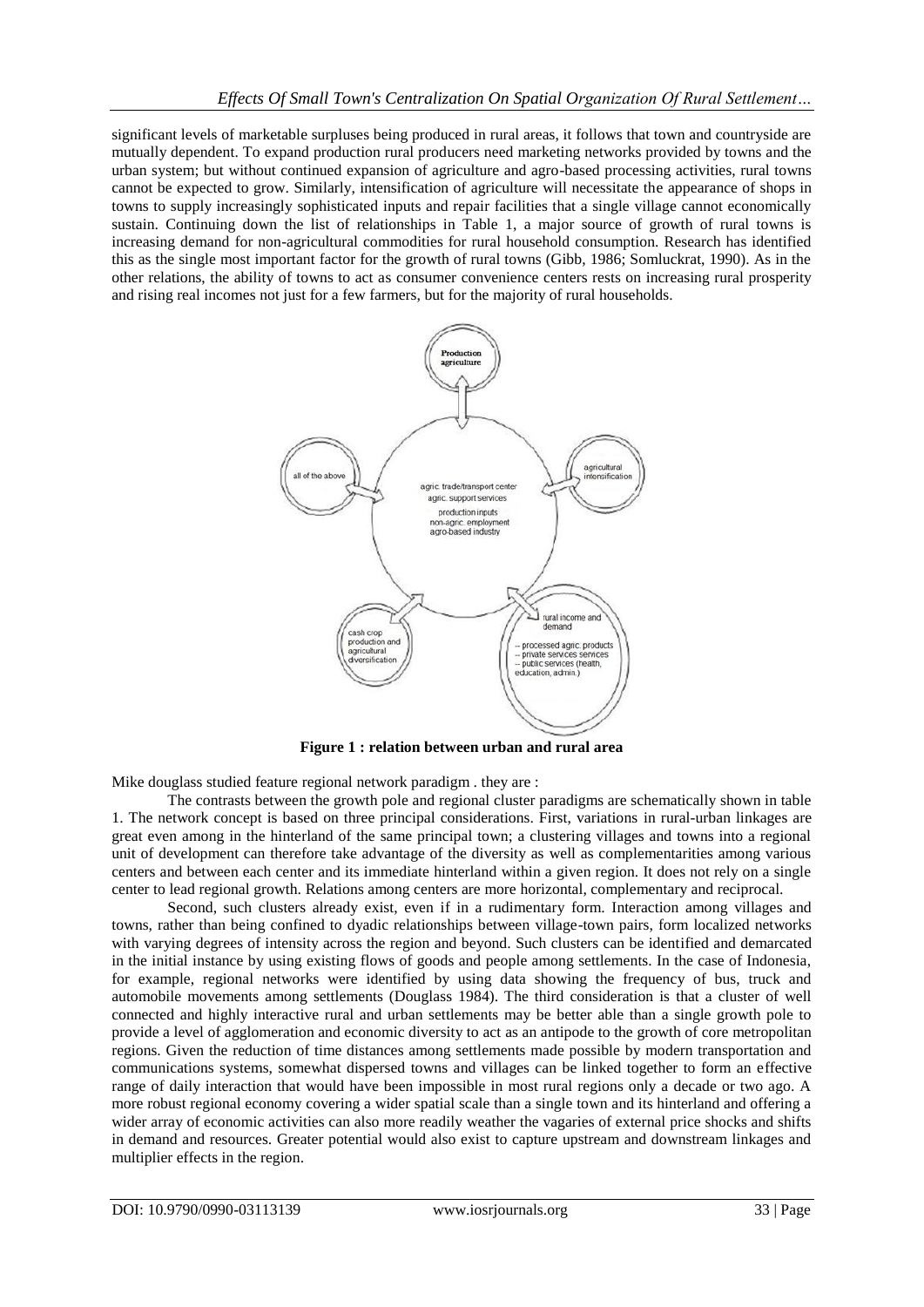| <b>Settelments</b>                                                       |                                                                                                                                                                                                                                                                                                                                                                                                                  |             | Social – economic relation                                                                                                                                                                                                           |
|--------------------------------------------------------------------------|------------------------------------------------------------------------------------------------------------------------------------------------------------------------------------------------------------------------------------------------------------------------------------------------------------------------------------------------------------------------------------------------------------------|-------------|--------------------------------------------------------------------------------------------------------------------------------------------------------------------------------------------------------------------------------------|
| ❖<br>٠<br>$\bullet$<br>٠<br>٠<br>٠<br>$\bullet$<br>٠<br>٠<br>٠<br>٠<br>٠ | Natural environment & source<br>Environment<br>Basic source<br><b>Built environment</b><br>Village (road, bridge, housing)<br>City (water, sanitation, connectivity)<br>Region (power, commercial center)<br><b>Spatial system</b><br>Rural population density<br>Urbanism levels (namber of town, terrefic folw)<br>Accessing between urban center and rural area<br>Connectivity<br>Migration between regional | ❖<br>❖<br>❖ | Social – cultural and economic relation<br>Rural economic structure<br>Complex between basic sectors<br>Distributing of workforce<br><b>Producing rural system</b><br>Distributing land and ownership<br>Organizations of Production |

#### **Table 1 : Regional network approach**



**Figure 2 : regional networks**

# **III. Research Method**

The methodology of this study is descriptive –analytic and collecting data is done by documentslibrary. The data are generally gathered from scientific centre libraries like universities, organizations, institutes and research centers such as management and planning organization and internet, official statistics and censuses, urban development plans by consulting engineers, field study and so on. Also, was used from questioner tool.

# **3.1. Research Hypotheses**

- It seems, there isn't balance in order to developing between "SORKH HESAR & HESAR GOLESTAN due to there isn't development network.
- It seems, there are some factors by approach flow network effect on regional development.
- It seems, by development of flow network, we have equal development in this region.

# **IV. Studied Area**

**TORQABEH** – SHANDIZ were located in west of Mashhad metropolitan. Mentioned county was divided 4 sections. They are: TORQABEH, SHANDIZ, ABARDEH, and JAGHARGH.

HESAR GOLESTAN has been located in 7 kilometer from TORQABEH. Also, it has been located in 5 kilometer from Mashhad. Some factors have been led to absorbing tourism to this region. They are GOLESTAN dam and holy persons "YASER & NASER".

HESAR SORKH was located in 5 kilometer from SHANDIZ.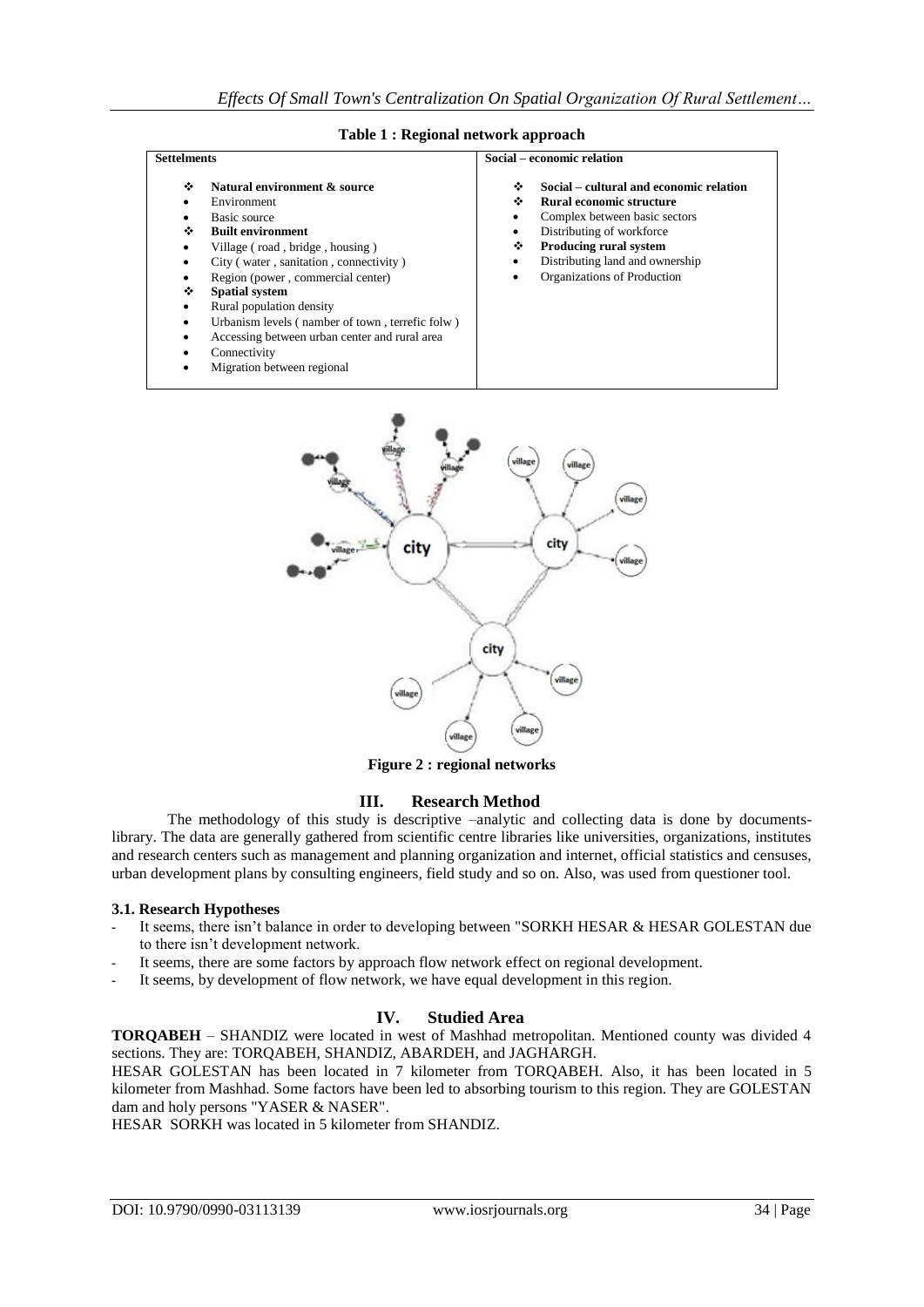

**Figure 3: studied area**

# **V. Discussion**

Information was divided in three sections of spatial organization. So, settlement information was divided in nods. Information of natural and unnatural networks was divided in network section and three sections is geology. Nods information has been shown in table 2.

|     | Table 2: population information         |                  |                     |                      |                     |                      |                       |                             |                                                            |                                |
|-----|-----------------------------------------|------------------|---------------------|----------------------|---------------------|----------------------|-----------------------|-----------------------------|------------------------------------------------------------|--------------------------------|
| Row | Settlement                              | Population(1997) | (1997)<br>Household | (2007)<br>Population | (2007)<br>Household | (2012)<br>Population | (2012)<br>sehold<br>뎔 | rate(1987<br>997)<br>Growth | 1997<br>rate<br>$\overline{\phantom{0}}$<br>2007<br>Growth | rate2007<br>2012<br>゠<br>Growt |
|     | <b>TORQABEH</b>                         | 9982             | 2418                | 13200                | 3673                | 16718                | 5067                  | 1.13                        | 2.83                                                       | 4.84                           |
| -6  | <b>HESAR GOLESTAN</b><br><b>VILLAGE</b> | 1780             | 370                 | 1944                 | 542                 | 1764                 | 569                   | 1.19                        | 0.89                                                       | $-1.92$                        |
| 11  | <b>SHANDIZ CITY</b>                     | 4077             | 887                 | 6570                 | 1708                | 10428                | 3056                  | $-0.13$                     | 4.89                                                       | 9.68                           |
| 15  | <b>HESAR SORKH VILLAGE</b>              | 988              | 222                 | 937                  | 245                 | 1570                 | 455                   | 1.55                        | $-0.53$                                                    | 10.87                          |

**Table 2: population information**

Population density of TORQABEH, SHANDIZ, HESAR SORKH, and HESAR GOLESTAN are 119.84, 59.25, 30.97, and 50.69.

**5.1 Education:** Education of nods has been shown in table 3.

| Row | Ë<br>Settlem               | school<br>$\mathbf{\hat{c}}$<br>entar<br>(201)<br>Eleme | ड<br>sch<br>⋗<br>(200)<br>entar<br>Elem | school<br>⊖<br>entar<br>◓<br>$\tilde{z}$<br>Elem | 3<br>≏<br>뒴<br>$\mathbf{N}$<br>≏<br>$\bar{N}$<br>₹<br>Mid | $\overline{\phantom{0}}$<br>2007<br>$\bar{\mathsf{s}}$<br>sch<br>$\bullet$<br>₹<br>Mid | school(2000)<br>Middle | $\overline{\phantom{0}}$<br>2012)<br>$\overline{\phantom{0}}$<br>school<br>High | school(2007)<br>High |
|-----|----------------------------|---------------------------------------------------------|-----------------------------------------|--------------------------------------------------|-----------------------------------------------------------|----------------------------------------------------------------------------------------|------------------------|---------------------------------------------------------------------------------|----------------------|
|     | <b>HESAR SORKH VILLAGE</b> |                                                         |                                         |                                                  |                                                           |                                                                                        |                        |                                                                                 |                      |
| o   | HESAR GOLESTAN VILLAGE     | ◠                                                       | ◠                                       | 3                                                |                                                           | ◠                                                                                      | ◠                      |                                                                                 |                      |
| 11  | <b>SHANDIZ CITY</b>        | ◠                                                       | 3                                       |                                                  | 3                                                         |                                                                                        | 3                      | 4                                                                               | ◠                    |
| 15  | <b>TORQABEH CITY</b>       | 6                                                       |                                         |                                                  | 4                                                         | 3                                                                                      | 4                      | 4                                                                               |                      |

# **5.2 Services condition**

SHANDIZ AND TORQABEH nods propose some services such as post and cooperative offices. There aren't post services in HESAR SORKH village. Also, post services have been started from 2012 in HESAR GOLESTAN village.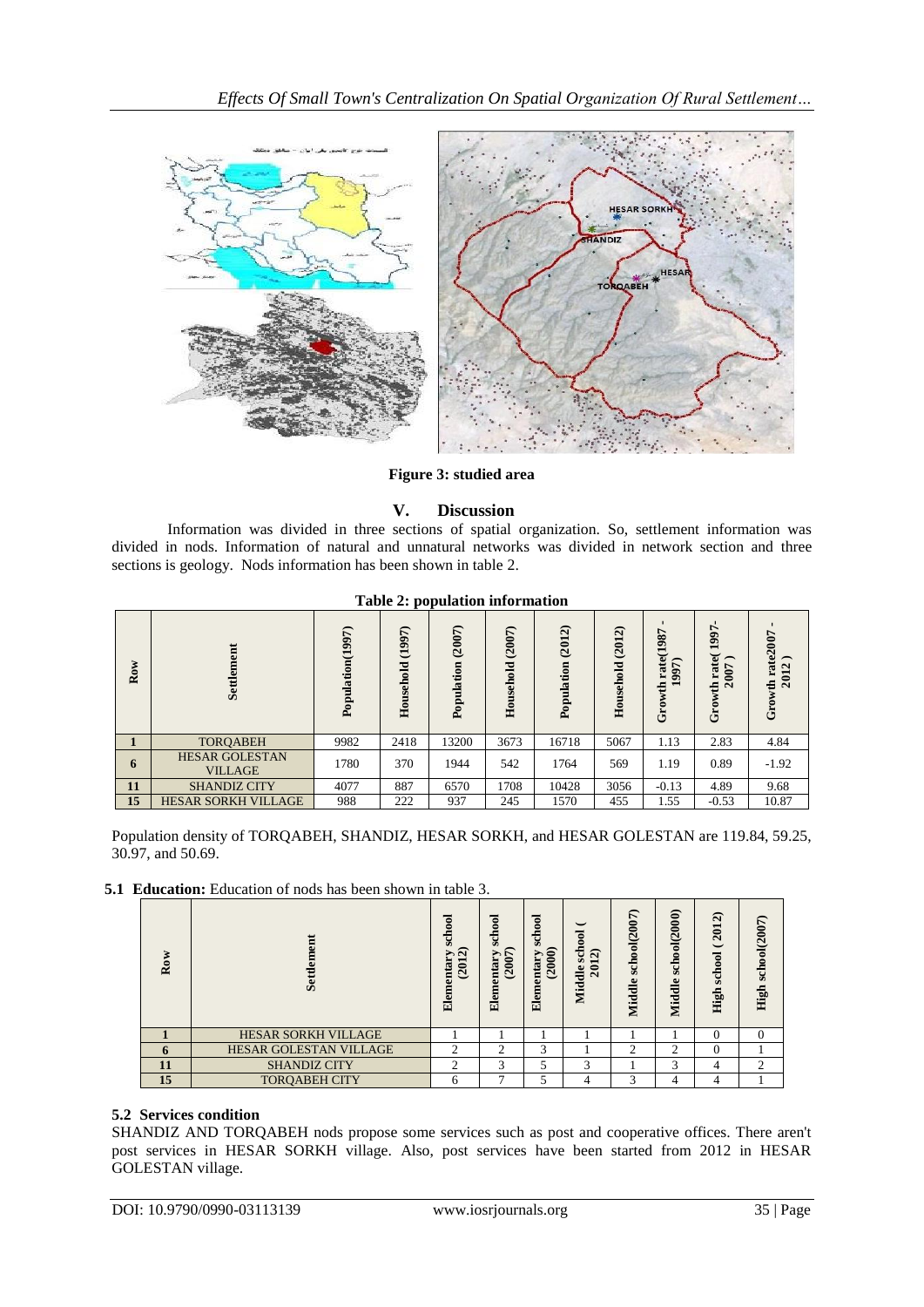| <b>Table 4: services indicators</b> |                               |                                |                             |                             |               |               |               |                  |                       |     |
|-------------------------------------|-------------------------------|--------------------------------|-----------------------------|-----------------------------|---------------|---------------|---------------|------------------|-----------------------|-----|
| Row                                 | Settlement                    | (2000)<br>number<br>Restaurant | (2007)<br>Restaurant number | (2012)<br>Restaurant number | Telecom(2000) | Telecom(2007) | Telecom(2012) |                  | <b>ADSL</b> condition |     |
|                                     |                               |                                |                             |                             |               |               |               | <b>Installed</b> | <b>Installing</b>     | No. |
| $\mathbf{1}$                        | <b>SHANDIZ CITY</b>           | 8                              | 33                          | 90                          | 1500          | 3049          | 4578          | *                |                       |     |
| 6                                   | <b>TORQABEH CITY</b>          | 15                             | 18                          | 21                          | 2000          | 5000          | 8000          | *.               |                       |     |
| 11                                  | HESAR SORKH VILLAGE           | $\Omega$                       | $\overline{0}$              | $\Omega$                    | $\Omega$      | 750           | 849           | *.               |                       |     |
| 15                                  | <b>HESAR GOLESTAN VILLAGE</b> | $\Omega$                       | $\overline{0}$              |                             | 256           | 512           | 785           | *.               |                       |     |

#### **Table 5: economic condition of nods**

| <b>Settlement</b>          | Year                    |       | 2007     | 2012     |
|----------------------------|-------------------------|-------|----------|----------|
|                            | <b>Economic sectors</b> | 2000  |          |          |
|                            | <b>Services</b>         | 57.13 | 85.74    | 90       |
| <b>SHANDIZ CITY</b>        | Industry                | 37.05 | 13       | Q        |
|                            | Agriculture             | 5.82  | 1.26     |          |
|                            | <b>Services</b>         | 50.4  | 72.9     | 65.4     |
| <b>TOROABEH CITY</b>       | Industry                | 38.3  | 23.7     | 28.8     |
|                            | Agriculture             | 10.4  | 3.3      | 5.8      |
|                            | <b>Services</b>         |       | 25       | 50       |
| <b>HESAR SORKH VILLAGE</b> | Industry                |       | $\Omega$ | $\Omega$ |
|                            | Agriculture             | 100   | 75       | 50       |
| <b>HESAR GOLESTAN</b>      | <b>Services</b>         | 10    | 10       | 22.3     |
| <b>VILLAGE</b>             | Industry                | 22    | 24.9     | 17.3     |
|                            | Agriculture             | 68    | 65.1     | 60.4     |

# **5.3 Networks**

Networks were divided two sections. They are natural & unnatural. Natural network are included rivers, gardens, earthquake line. Also, unnatural are road, gas and power networks. Figure 4 shows natural network in SHANDIZ-TORQABEH County.



**figure 4 : networks condition**

# **5.4 Power network**

Power condition shows in table 6. This table shows the number of household that they have power network between 2000- 2012.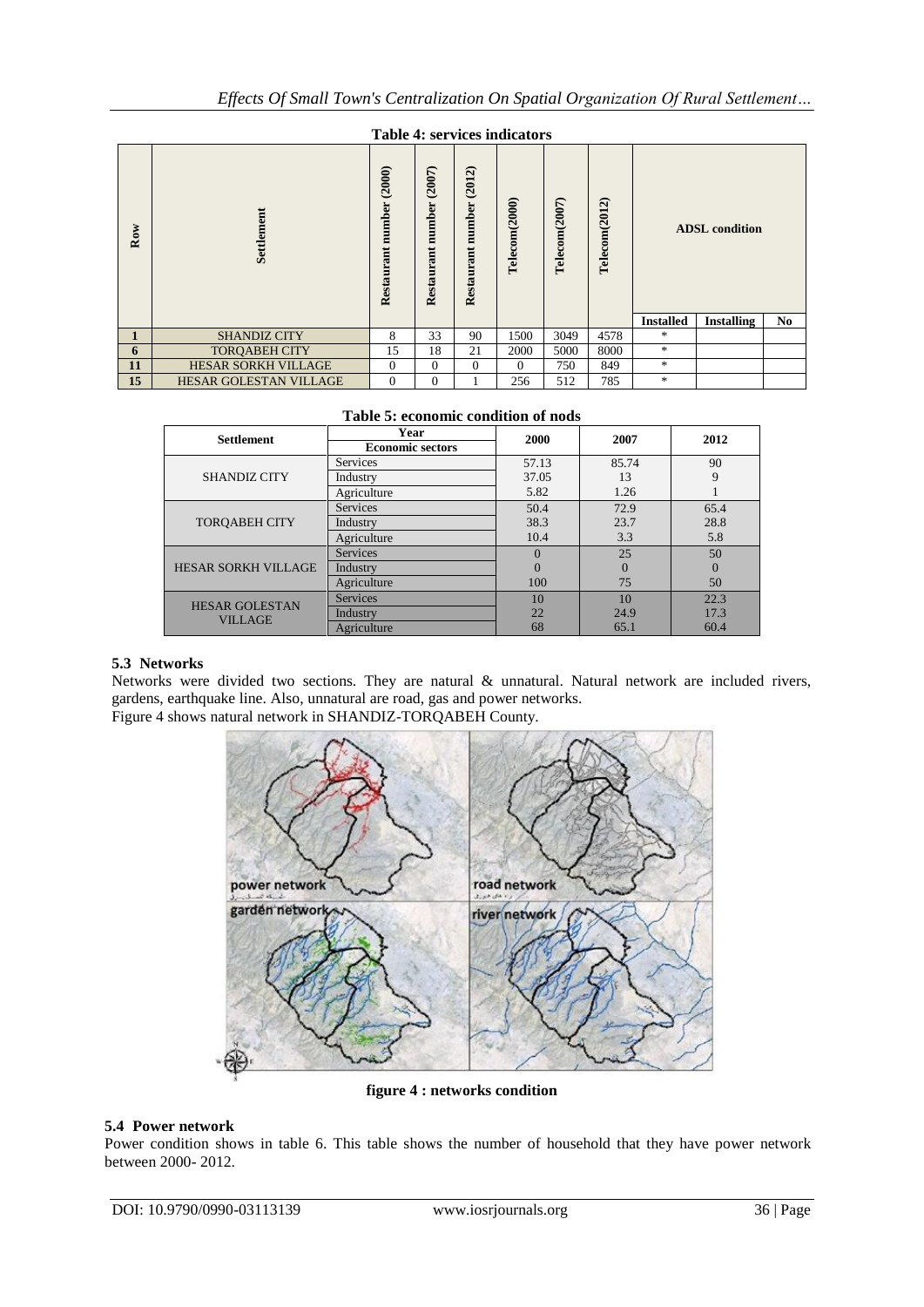|            | Table v, household power herwork condition |      |      |      |
|------------|--------------------------------------------|------|------|------|
| <b>Row</b> | <b>Settlement</b>                          | 2000 | 2007 | 2012 |
|            | <b>HESAR SORKH VILLAGE</b>                 | 230  | 393  | 619  |
|            | <b>HESAR GOLESTAN VILLAGE</b>              | 424  | 654  | 965  |
|            | <b>SHANDIZ CITY</b>                        | 1498 | 3099 | 4466 |
|            | <b>TOROABEH CITY</b>                       | 2361 | 3835 | 6375 |
|            |                                            |      |      |      |

**Table 6: household power network condition**

# **5.5 Gas network**

TORQABEH had been gas network in 2002. Also, HESAR GOLESTAN in 2003 and SHANDIZ IN 2004 had been gas network.

#### **5.6 Telecom network**

Table 7 shows telecom network condition.

|     | Table7: telecom network       |               |               |               |
|-----|-------------------------------|---------------|---------------|---------------|
| Row | Settlemen                     | Telecom(2000) | Telecom(2007) | Telecom(2012) |
| 1   | <b>SHANDIZ CITY</b>           | 1500          | 3049          | 4578          |
| 6   | <b>TOROABEH CITY</b>          | 2000          | 5000          | 8000          |
| 11  | <b>HESAR SORKH VILLAGE</b>    | $\Omega$      | 750           | 849           |
| 15  | <b>HESAR GOLESTAN VILLAGE</b> | 256           | 512           | 785           |

#### **5.7 Zones**

Proportion zones: data collected show type of soil. Type of soil is important role in order to selecting land uses. So land use were considered and was produced figure 5.



**Figure5: Proportions map**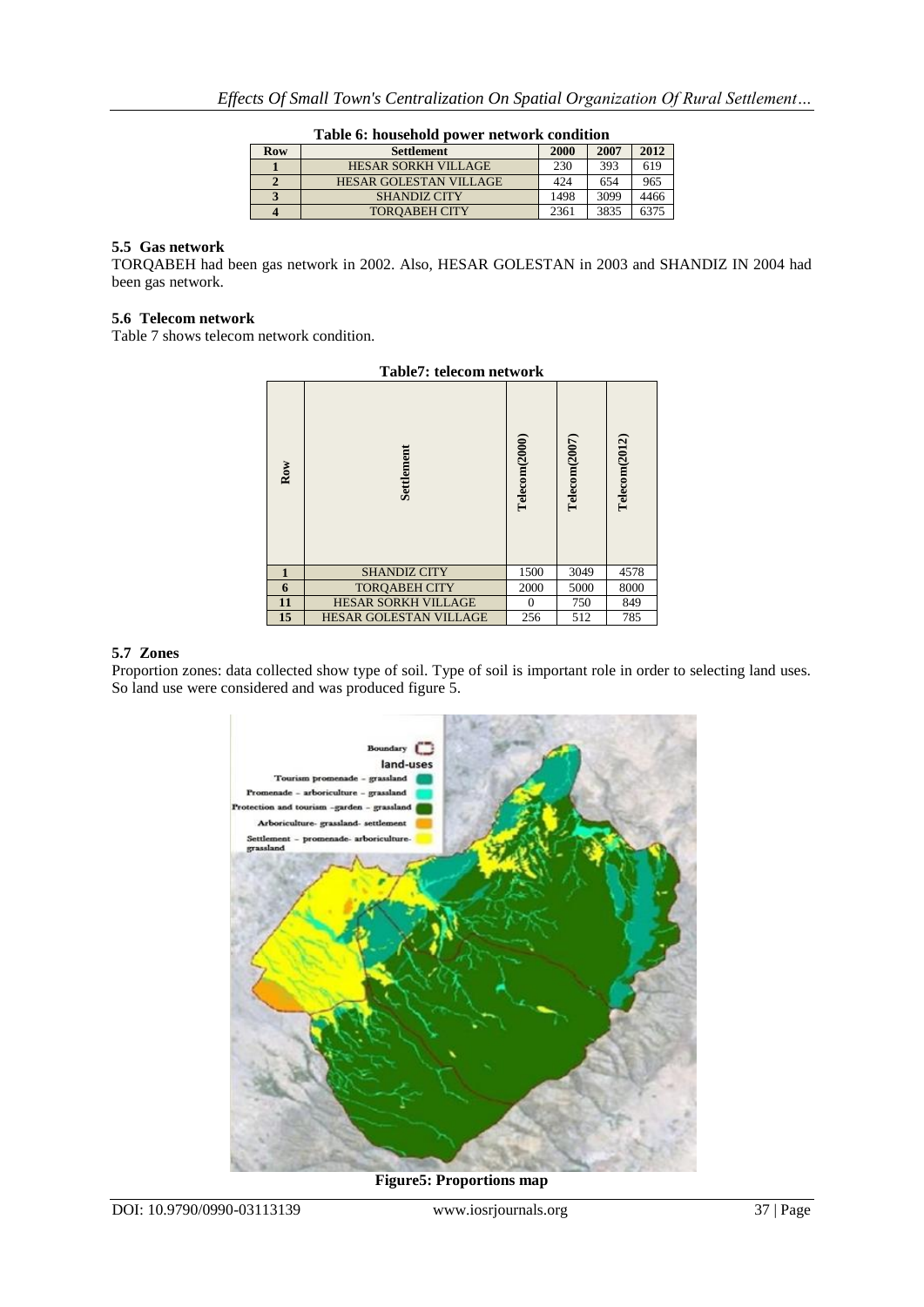# **VI. Analyzes**

Collected data have been divided two sections. They are expositive and numerical indicators. Infrastructure indicators were studied gas, water and power networks. Education indicators were considered the number of school (elementary, middle and high level). Also, economic indicators were analyzed economic role of nods.

#### **5.8 Development process of HESAR settlement nod**

Developing of HESAR village is more than TORQABEH city in 1997. But, has decreased in 2007 -2012.



**Figure6: Numerical development of HESAR**

In 2012 has been increased development due to some factors such as : obstetrician , doctors and some services such as internet and post .



**Figure 7: expositive development of HESAR**

#### **5.9 Development process of HESAR SORKH settlement nod**

As can be seen in the chart below, during the period of 75 to 85 is upwardly red fence rural development but the downside is 2007 to 2012 years. Due to the scale of development in the population indices are available the population growth rate of 0.53 over 2007 to 2012 years - has been upgraded to 10.87. This chart shows the trend in Population growth has been uneven, with facilities in this period. And on the agricultural economy and dramatically reduce the False job (Property and land sales and brokerage) influence. It seems the city and region Increased growth rate, has a direct impact on the population and degree of development.

|                                      | development |        |        |
|--------------------------------------|-------------|--------|--------|
| 500<br>400<br>300<br>200<br>100<br>0 | 1997        | 2007   | 2012   |
| shandiz                              | 248.75      | 327.87 | 388.63 |
| hesar<br>sorkh                       | 220.24      | 296.34 | 262.74 |

**Figure8: Numerical development of HESAR SORKH**